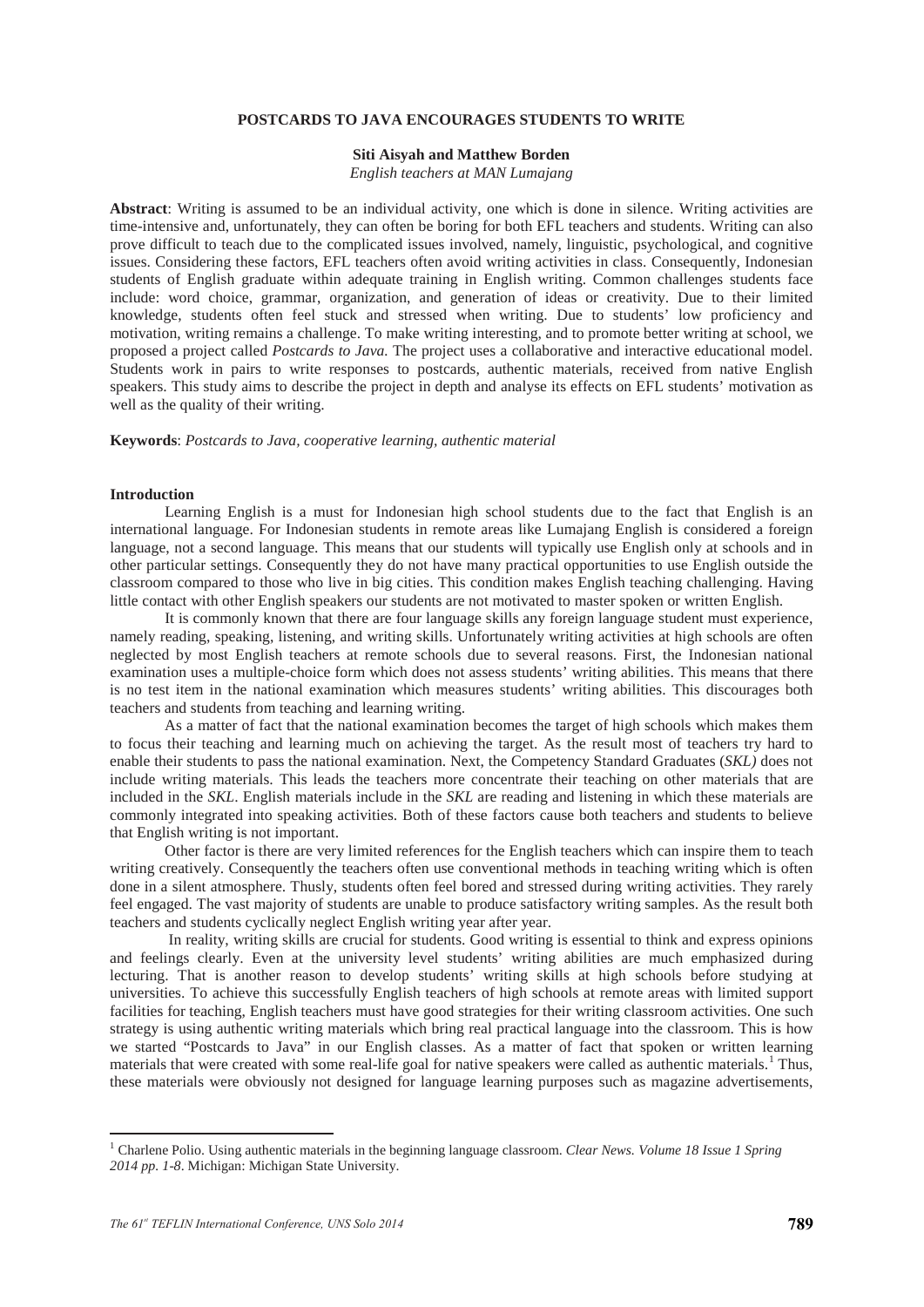movie reviews, television shows, conversations between native speakers, train schedules, nutrition labels, postcards, etc.

#### **Postcards to Java**

Postcards to Java was first initiated by Mathew Borden, a volunteer of English teacher of Peace Corps at MAN Lumajang. He intended to use it for the students enrolled in *Lembaga Pengembangan Bahasa Asing (LPBA),* known as the "Foreign Language Center" in English. The *LPBA* lessons was held after school on Monday and Tuesday each week. During *LPBA* lessons students developed English and Arabic skills.

Matthew Borden developed a website of Postcards to Java in order to invite native English speakers to send postcards to our students. He started by inviting his friends to send postcards to the *LPBA* students. Eventually there were hundreds of postcards not only from his friends but also from other Americans and English speakers from around the world.

Surprisingly, not only *LPBA* students were interested in responding to the postcards but so were other students who did not belong to the *LPBA*. In response to this interest we took the postcards into the classroom. We began using postcards as learning materials for writing class. Our students learned writing by replying to the postcards.

# **Applying Postcards to Java in the Classroom**

Postcard activities were done during only one period of the second meeting of English lesson every week. Each session took 45 minutes. First the teacher made groups of two based on the students' English proficiencies. The teacher combined higher achieving students with lower achieving ones. Thus, the groups of students did the postcards only for one period of teaching learning activities every week.

The group works in this postcard activities basically was the cooperative learning. Basically cooperative learning, according to Roger and Kagan (1992), is "a group learning activity which is organized in such a way that learning is based on the socially structured change of information between learners in group in which each learner is held accountable for his or her own learning and is motivated to increase the learning of others."<sup>2</sup> In this case, the group learning activity is designed by the teacher based on various learning aspects such as the students' competencies, learning objectives, learning materials, and so forth.

However, the cooperative learning applied in the postcard activities was in the form of peer learning. This was because we believed that peer learning could enhance the optimal interaction of student-student in discussing every single thing that they needed to accomplish replying the postcards such as solving their language barriers dealing to new vocabularies or new terms that they found in the postcards and their anxieties in expressing their feeling to respond the postcards. As the results, all students would participate meaningfully in their groups. This was because, according to Johnson & Johnson (2000), when the students communicate one another, they were involved in face to face interaction which provided one another with feedback, challenged reasoning and conclusions, and teaching and encouraging one another.<sup>3</sup> Moreover, the peer learning done by the students in the postcard activities were resulted from their optimal team building spirit, supportive relationships, and communication skills.

Next, the teacher distributed postcards to each pair. The pair who could answer the teacher's Englishlanguage trivia questions would have first choice of the postcards. The distribution activity took 5 minutes. The students would translate the postcards onto a piece of paper. They enjoyed this activity because there were new terms that they found in the postcards related to the writers' personal lives. From postcards the students got to know new cultures and ways of life. During the translation activity, they could consult with other groups about their doubts before asking the teacher.

After translating the postcards, the students would draw the outline of a postcard onto a piece of paper to use as a rough draft. The outline had two parts which were drawn into two boxes. The first box was for address. The second was for writing a response. In writing the address, the teacher explained how to properly write an address. The students learned that the first line was for the name, the second was for address, the next line was for province or state and so forth. These were new lessons for the students because the structure of foreign addresses are different from Indonesian addresses.

In replying to the postcards, the students wrote in English. They did not translate from Indonesian to English. They replied to the postcards based on the content of the postcards that they received. In this activity, the teacher might offer some help with English idioms and expressions. The students submitted drafts to the teacher before replying to the postcards. The teacher would give feedback directly to the group in spoken and

-

<sup>&</sup>lt;sup>2</sup> Roger, E.WB. Olsen, & S. Kagan. 1992. About Cooperative Learning: Cooperative Language Learning. Kessler, C. (ed.). Cooperative Language Learning: A Teacher' s Resource Book. New Jersey: Prentice Hall. Inc.

<sup>&</sup>lt;sup>3</sup> Johnson, D. W., & Johnson, R. (2000). Cooperative learning, values, and culturally plural classrooms. In M. Leicester, C. Modgill, & S. Modgill (Eds.), *Values, the classroom, and cultural diversity* (pp. 15-28). London: Cassell PLC.